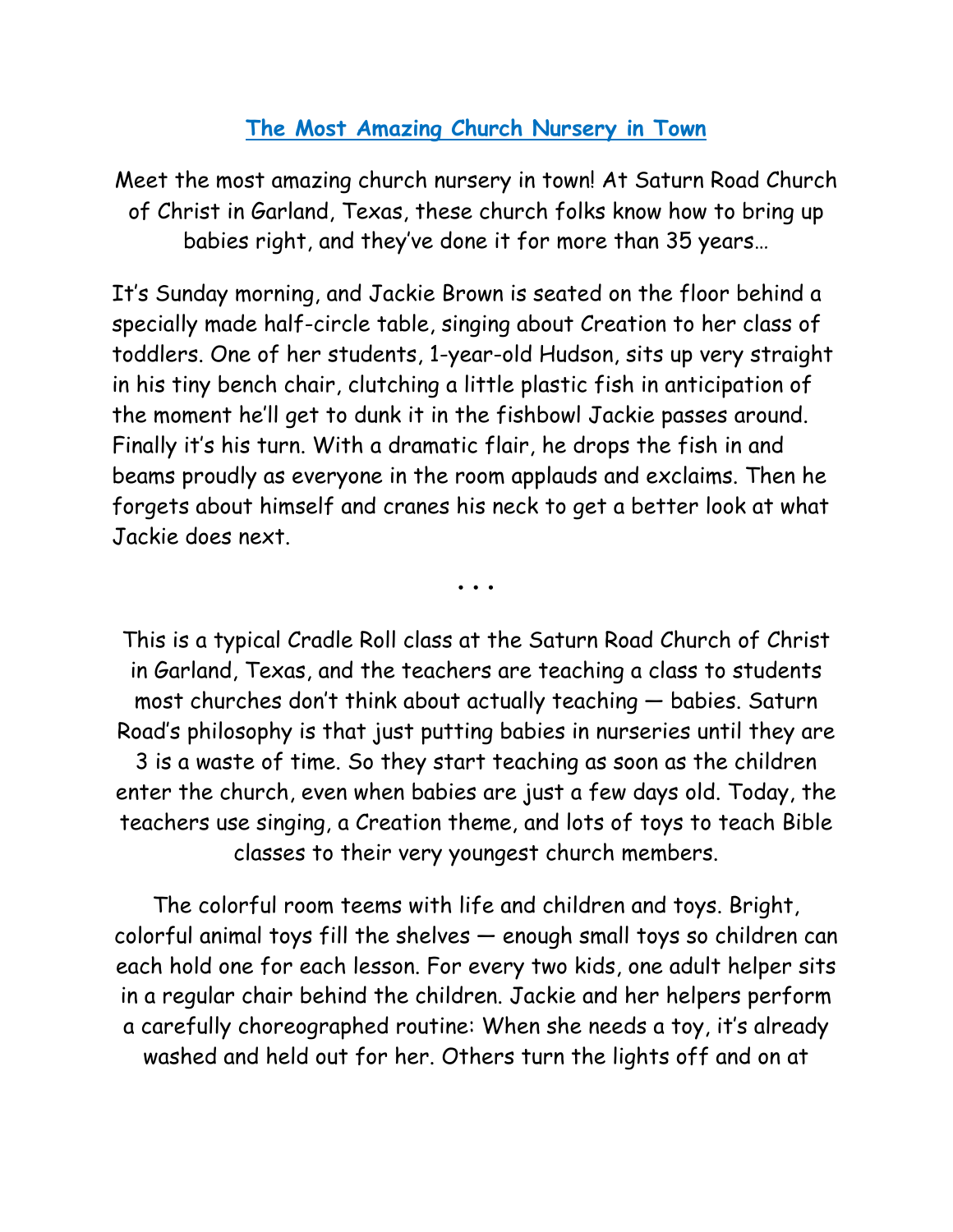appointed times, comfort any children who start to cry, and sing the songs with Jackie.

"I'd never heard of anybody having classes for babies. Most churches just baby-sit up until 3 years," says Karen Stafford, a Cradle Roll coordinator who has now been teaching Cradle Roll for 28 years. "But I just loved it. I was amazed at what the babies could learn. It's a whole new world to them. Everyone is so excited. It's just a miracle watching them."

And what's clear to Karen is clear to any observer — these tiny babies are learning. Even the littlest ones kick their legs, bounce up and down, sway side to side with the songs, and pay attention in class. For the older babies, once they can talk, it's obvious that they're learning from their classes.

One Cradle Roll parent took his 9-month-old daughter to the doctor and told him she said her first word: "Bible." The doctor said it was too early for the baby to talk and that she was just babbling. Then the father pulled out a book, and his daughter pointed to it and said very clearly, "Bible."

"I stand corrected," said the astonished doctor.

The children also remember and anticipate the lessons, which are based on repetition. When Cecelia Bingham, children's education coordinator, borrowed the toy cars another Cradle Roll teacher used in class to simulate driving to church, a 2-year-old asked, "Where are our cars? We can't drive to church!"

Many have dubbed this hands-on teaching method with babies the Palma Smiley method. Palma Smiley is an early education consultant from Lubbock, Texas, who's been teaching babies since the '50s. "The difference is that these [Cradle Roll] babies have a memory. They can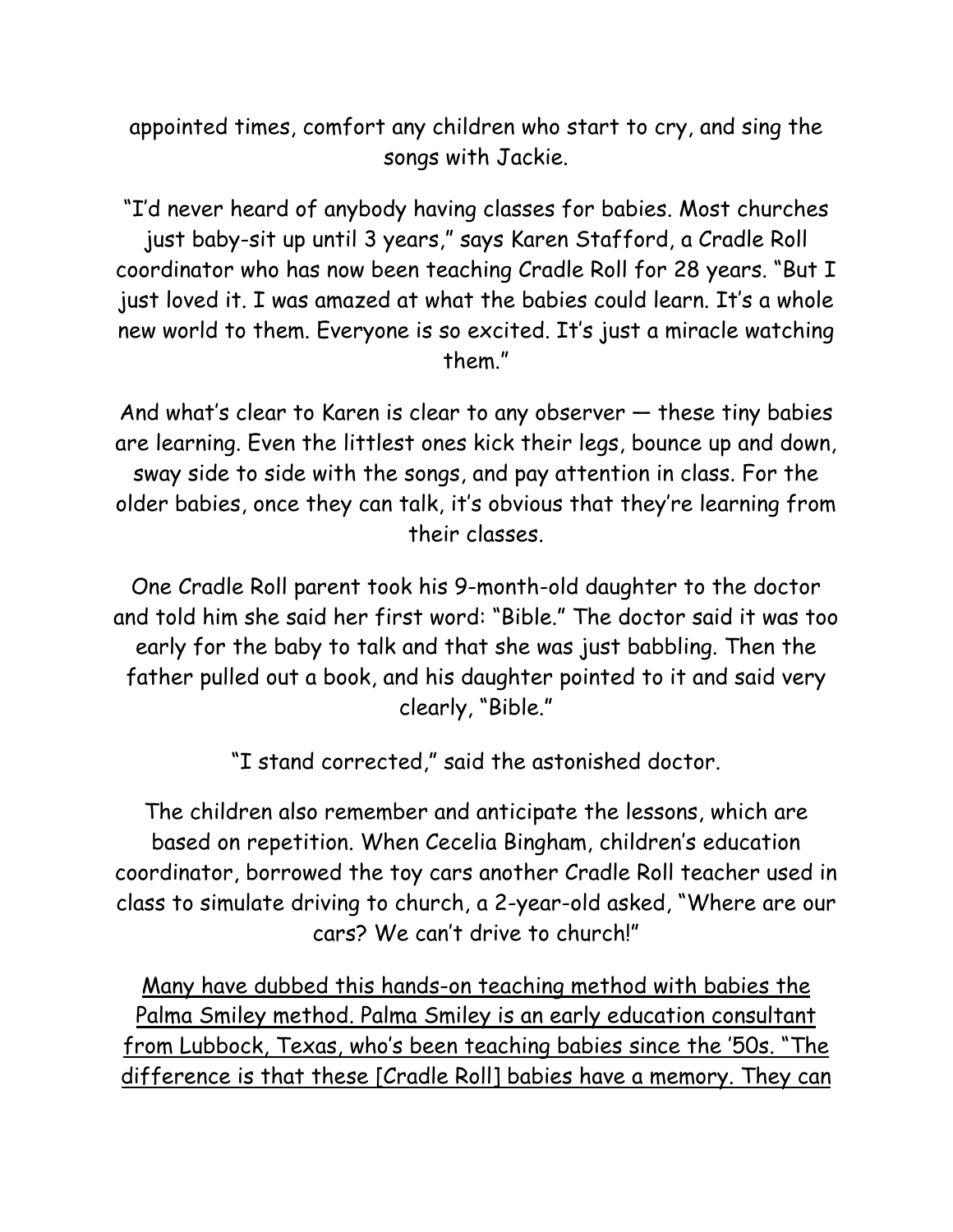identify all the animals that go into Noah's ark. They know what you're talking about. They know how to sit in class. They know how to learn. They learn how to participate on a higher level."

# **A FERTILE GROUND**

Cradle Roll began at Saturn Road back in the early '60s. One of the program's coordinators, Martha Davy, still keeps an article she clipped from a 1963 Parents magazine that says babies learn the most in their first 18 months of life. When she read this, Martha decided to enroll her 13-month-old daughter in the class for 18-month-olds, but the teacher said she could only join the class if Martha came too — as a teacher.

Martha enjoyed it so much that she decided to start classes for even younger babies in 1970. And more than 35 years later, she's still leading the program, which now averages 60 babies and more than 35 volunteers.

Saturn Road is an ideal home for these Cradle Roll classes because of its strong emphasis on Bible classes and its focus on children. In the hour between the church's two worship services, dozens of Bible classes meet for all ages — everything from Cradle Roll classes to classes for senior adults. More than 70 percent of the 1,800 church members who attend services also attend Bible classes.

"Bible class is really considered to be important," says Cecelia. "That's where people feel like they get connected with each other."

And it's obvious that children of all ages are a valued and essential part of Saturn Road Church. During the acappella worship service, an entire section of pews is filled with youth, who pay close attention to worship and clasp hands during the prayers. Teacher Tom Winkler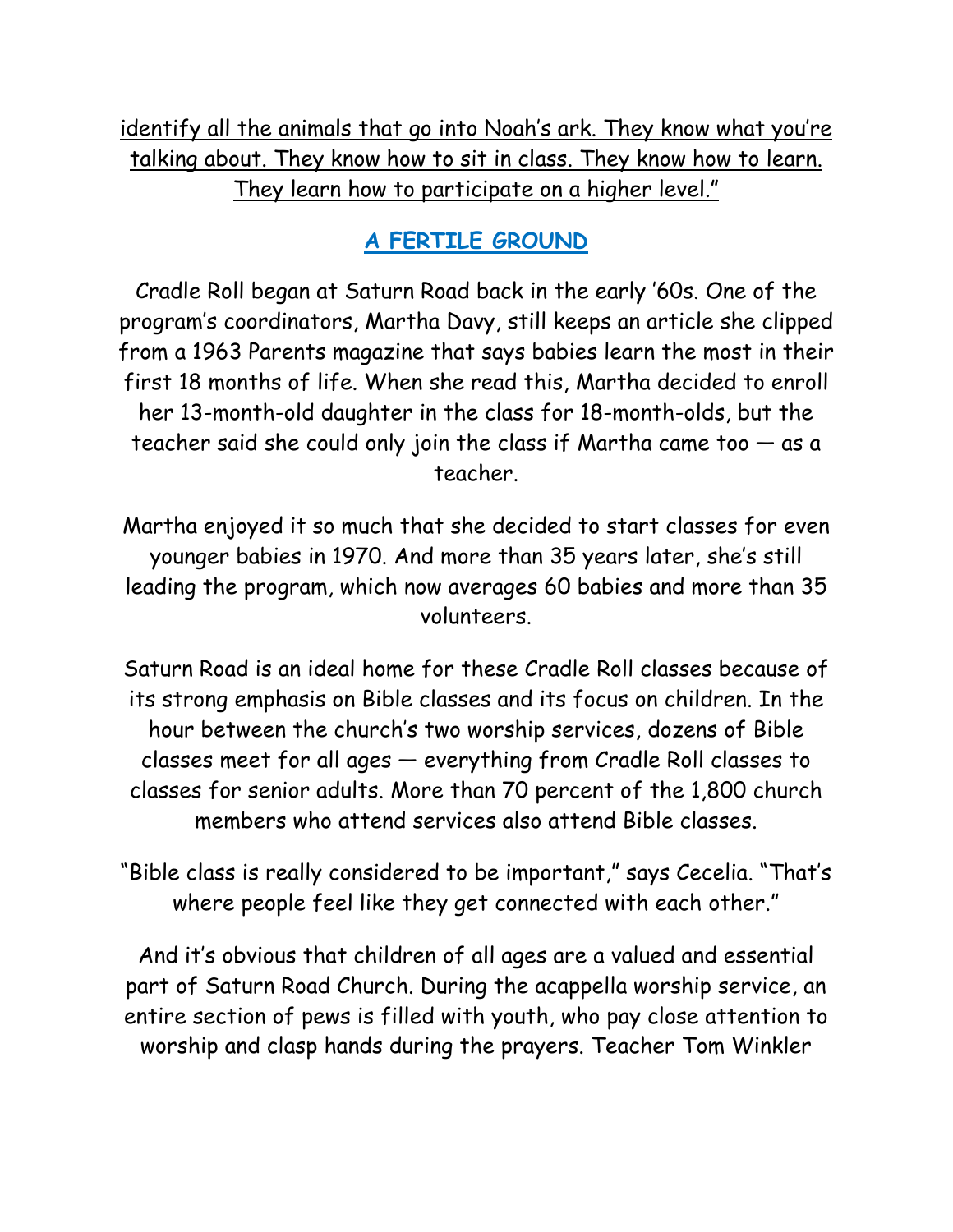prays about teaching children to take ownership of God's will, and the evening theme is "What Children Need From Their Mothers."

"That's the strength of this church — the little ones and the teenagers," says nursery coordinator Liz Robinson. "My 16-year-old was the one who brought me here."

## **TEACHING BABIES**

So how do the Cradle Roll teachers do it? To provide personal attention, they divide the babies into three sections of 10 children or less: birth to 7 months, 8 to 14 months, and 15 to 21 months.

"As soon as children turn 15 months, they move to the next class," says Cecelia. "You're really teaching to a parade, as we term it. That's why we use repetition — it gives them stability. The older ones know what the routine is, and they're starting to respond. When the new ones come in, it helps them get in the mode. The more experienced ones are examples for the younger ones."

The next step is getting down to the babies' level. The teachers kneel or sit on pillows at specially made half-circle tables with the babies arranged in jump chairs around the tables. On each jump chair tray is a chewy animal toy and a key ring so the babies have something to chew on and something to play with.

The Cradle Roll classes are taught entirely in song. "I'll never forget the Sunday we began to sing everything," says Lois Whitaker, one of Cradle Roll's founders. "The kids sat there and listened. As long as we sang, they were fine. When we stopped, they were not!" The songs are all written on laminated cards and placed on three big rings so the teachers can flip through them easily and add and delete songs as they wish.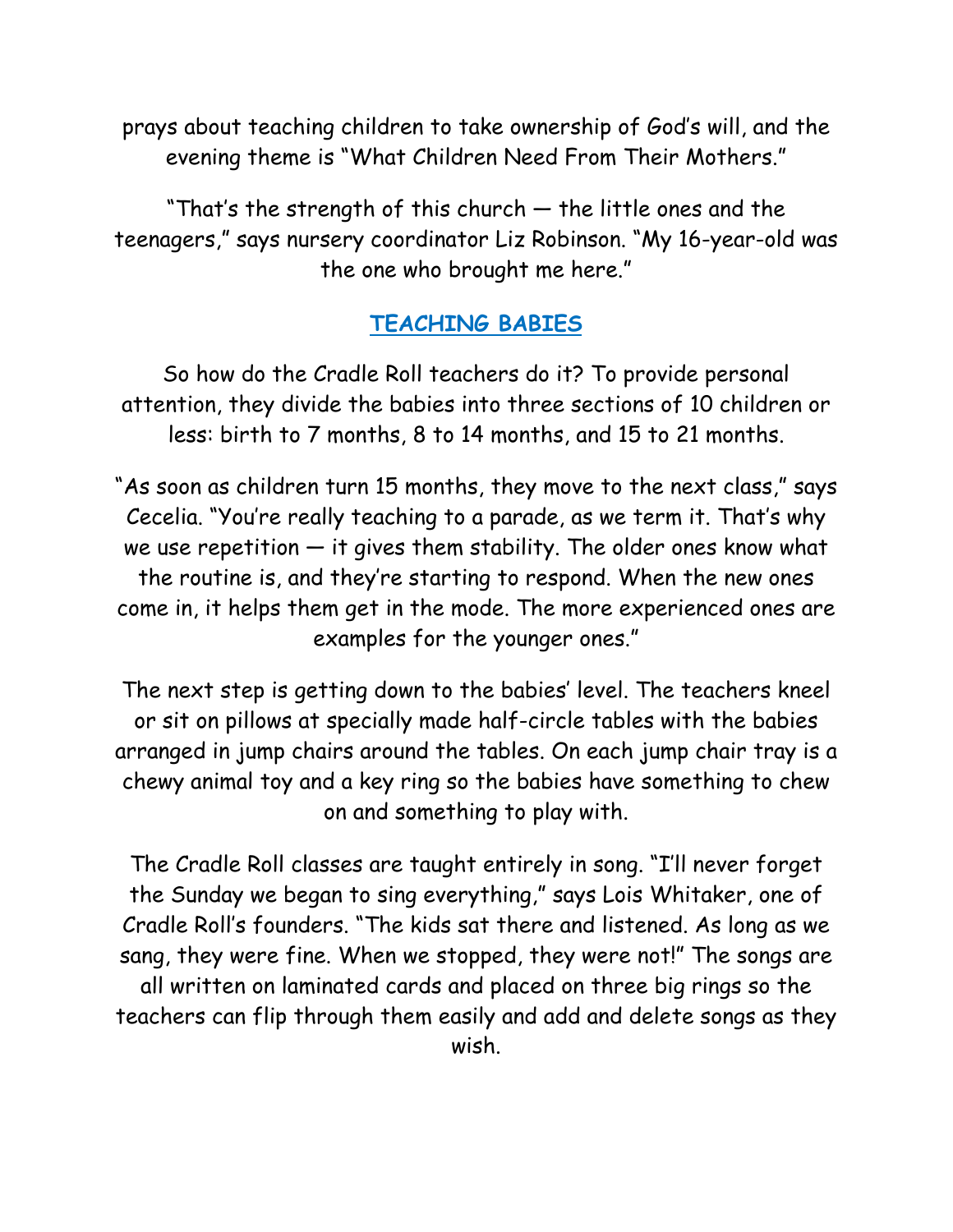Once class begins, the first step is to welcome the babies. Martha sings each baby a little welcome song, using the baby's name and looking at him or her through a cardboard funnel or something with a mirror so the babies can see themselves in a kind of Peekaboo game. One of the songs is sung to the tune of "Where Is Thumbkin?" "Where is Susie? Where is Susie? Did she come? Did she come? Come to Bible claaass. Come to Bible claaass…"

## **BACK TO THE BIBLE**

After welcoming each baby, Martha reaches for the Bible and encourages each baby to pat the Bible. Then she places the Bible on a special holder where it remains throughout the rest of class. Some of the older babies receive their own little Bibles. (Lois recommends using black-and-white Bibles rather than those with color pictures because little eyes need the stark contrast.)

Palma clearly establishes the need to make the Bible central to the lesson. "If you don't tell a child about the Bible, he'll never learn it. If you tell him about it, he will," she observes. "The #1 story across the board that parents tell me is that their baby's first word is 'Bible.' That's because we point to the Bible and have them pat it. To the parents it is the most exciting thing in the world."

Then Martha sings about Creation, one of the central themes of all Cradle Roll classes. It's a natural because children love animals and flowers and, as Lois points out, Job 12:7 says, "Ask the animals, and they will teach you."

On the walls of the birth- through 7-months class, seven numbers represent the days of Creation, and the teacher illustrates each with appropriate toys and props. The classes can touch on everything from families, prayer, the five senses, to animals, and the sun and stars. The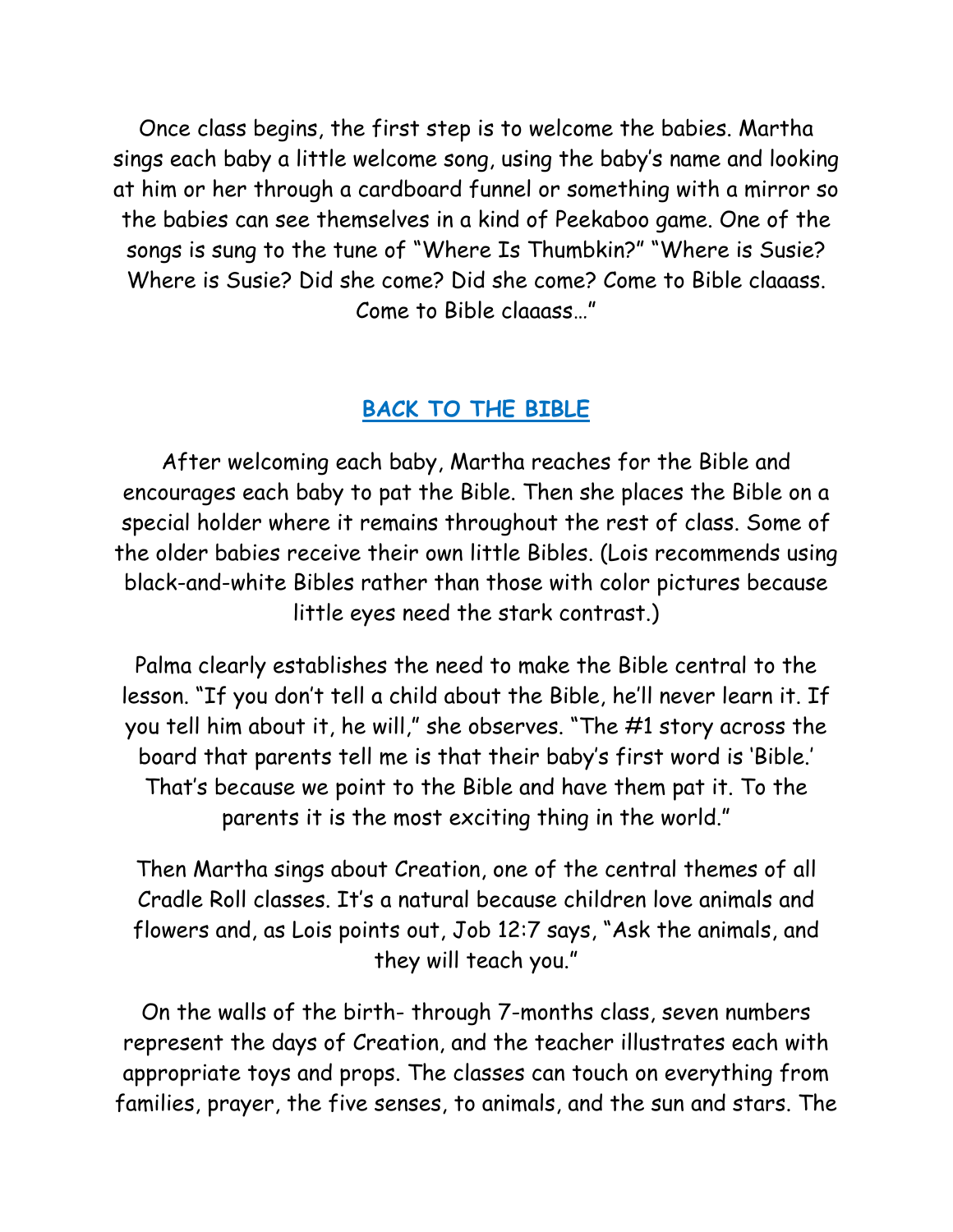Cradle Roll teachers are careful to apply each lesson to the Bible. After each lesson, the teachers repeat, "How do we know? Our Bible tells us so!"

### **VARIATIONS WITH A THEME**

In these classes, volunteers have to be constantly ready to comfort crying babies and then place them back in their jump chairs. Most of the children, however, are watching Martha's expressive face as she sings. They bounce and sway with the songs and strain to see what she's going to pull out next. For each day of Creation, she sings a little verse. For example, "Day Four, Day Four," while she and the other helpers raise four fingers and wave them back and forth, encouraging the children to join them. Then she pulls out a black velvet glove with gold stars on it, and the children bounce up and down with excitement.

There's a marked difference in the lessons for the babies 8 months and older just across the hall. Teacher Karen Stafford employs active learning by having each baby smell and touch something to illustrate each lesson. The teachers try to have enough props so each child can hold his or her own, including clouds made from old rinsed-out Clorox bottles so the babies can chew on them and latex stars and fish for each child. Of course, these have to be cleaned constantly! The children are moving around in their jump chairs, and sometimes have to be encouraged to turn back to the table. But for the most part, they're intent on Karen in her bright suit as she holds a "cloud."

The use of props is critical to the Palma Smiley method. "What we're doing in the birth to 21/2 years class is building a memory," says Palma. "If I say to you a cumulus cloud, you know what that is, but a baby doesn't. So when you say that to a baby, you show her a picture, you glue a cotton ball to a tongue depressor stick and let her hold it. And you say, 'Thank God for the cloud.'"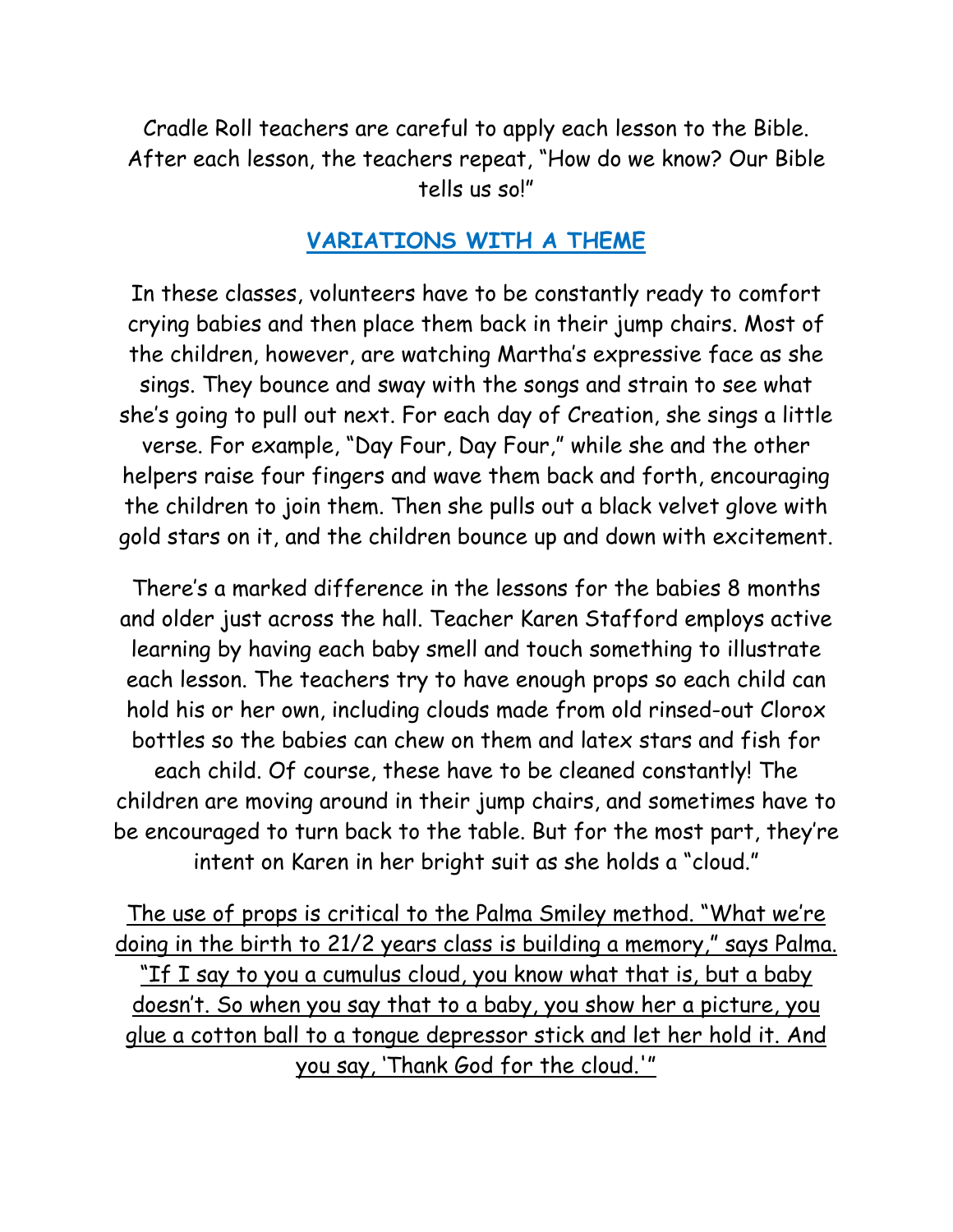The children are now holding up tentative fingers for Day One of Creation, and Avery, a little girl with curly light brown hair and a blue dress, leans delicately forward to smell a rose Karen offers to her. "Thank you, God, for flowers," Karen sings.

Next door in Jackie's 15- to 21-month-old class, the children sit in tiny cushioned chairs, and they talk to her. When she holds out an apple, they identify it and she sings: "Oh, who can make an apple? I cannot. Can you? Who can make an apple? Only God. 'Tis true."

When it's time for Day Four, one of the volunteers turns out the lights so the children can exclaim over their glow-in-the-dark stars. "Twinkle, Twinkle, little star," sings Jackie. "God has put you where you are."

"The basic plan is the same for each age," says Martha, "but it varies and it grows."

Using repetition is essential, according to Martha and the other teachers. The children start to anticipate the next step, and they use the motions at home. Parents are always approaching the teachers to ask what this or that motion represents, and the teachers will explain, "Oh, that fist is what we do when the elephant comes out." Or, "That raised index finger is for Day One of Creation."

## **GO WITH THE FLOW**

In the Cradle Roll program, flexibility is a must.

"You teach children; you don't teach material, says Lois. "I may stop in the middle of a song if I lose them. We've learned in pacing to do something noisy and then something quiet. And teaching babies requires more use of the element of surprise — boxes that shake and have little stars inside, bells to ring, stuffed animals that move and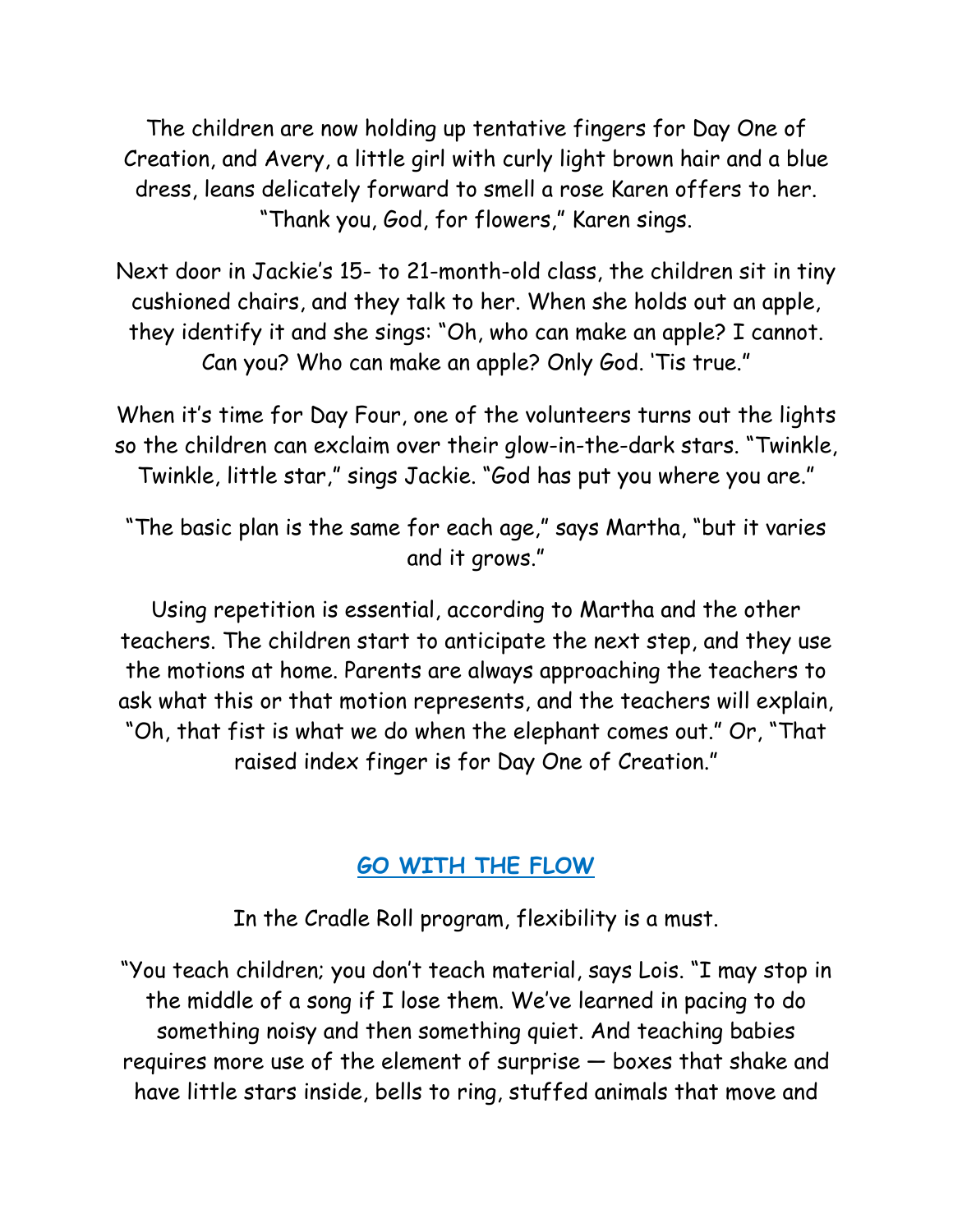make noises, real flowers to smell mixed in with a bouquet of artificial flowers. A child will pay attention to anything that holds his interest, and it's the challenge to the teacher to hold children's interest," says Lois. "Like commercials  $-$  quick, action, lots of singing. If I stop, they all start crying. As long as the mind is active, they're going to be fine."

Always have bubbles nearby, the Saturn Road teachers advise. Bubbles distract crying babies and can be used for raindrops and bubbleblowing fish. "We're continually adding to our supplies," says teacher Karen, who pays for a lot of the toys she buys out of her pocket. "It's just part of our ministry — you've just got to have it."

When Karen or Martha is behind the table teaching, there are at least four volunteers (women and men) behind the babies cleaning toys, picking up crying babies, and handing the teacher any props she may need.

"Besides the teachers, you've got to have a lot of helpers in case the children get fussy and want to sit in a lap," says Cecelia. "That's a lot of what the men do, and the children really respond to them well."

#### **SPREAD YOUR NET WIDE**

To have a ministry, you have to make sure new parents know about your program. That means finding out who's expecting.

"I've tried to work it to just have a spy in young marrieds [Bible study] groups," says Martha. "We have to keep eyes and ears open!"

Once the teachers know a baby is expected, they spring into action. For 30 years, the Cradle Roll program has sent the same "children won't wait" card to new parents inside and outside the church. The card contains information about Cradle Roll classes and a poem about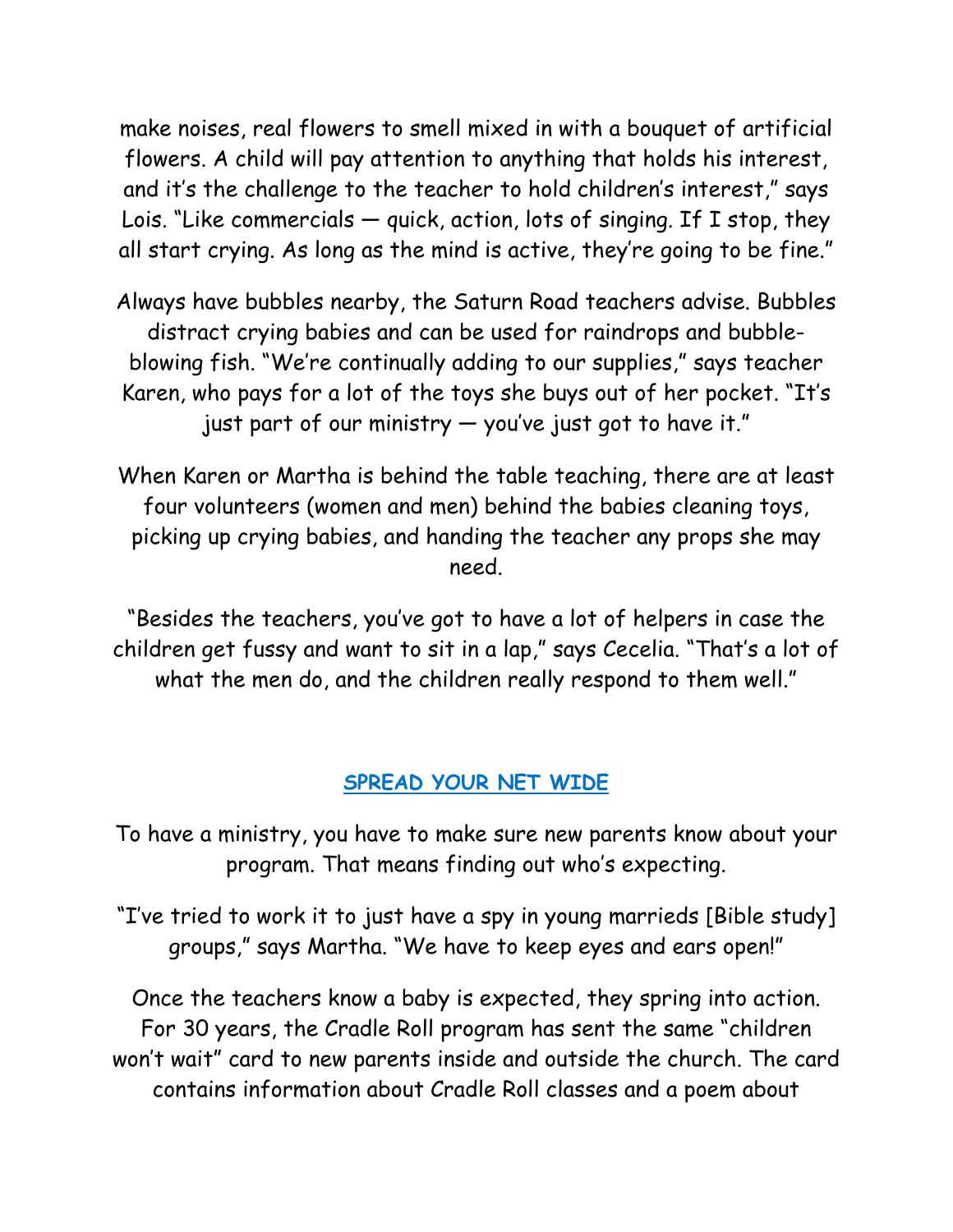teaching children. But the teachers don't stop there. Saturn Road has a shower or brunch for every family. Volunteers make burp pads and blankets, and they take meals to the new parents.

With nine new babies expected soon, Martha says, "You nearly lose control, but we like to make a contact with the family if we can."

Volunteer Judy Jordan makes blankets for all the new babies — both quilted and lightweight blankets — with a heart patch on the back with the baby's name and birth date.

"When my kids were little and someone took time to make me a blanket, it was special to me," Judy says. "It meant a little more."

When the Cradle Roll volunteers bring meals, "It gives them a chance to meet parents and have parents meet them. Then they say, 'We're really looking forward to having your child come to Cradle Roll!'" Karen says.

## **ANY VOLUNTEERS?**

Finding volunteers like Judy and Karen isn't easy, and you need a formidable volunteer base to create the kind of program Saturn Road has.

"Everyone is a volunteer!" Cecelia asserts. "It really is incredible considering we have such a large program. Martha goes in during the week to wash the linens and stock the snacks. Trish Sparrow, one of the nursery coordinators, and her husband, James, are so dedicated that they serve in the nursery every morning during the first service, then teach a Cradle Roll class, and then go to the second worship service. They just love these babies!"

The key for Saturn Road has been recruiting parents to help with the program. Almost all the volunteers got hooked by sitting in on classes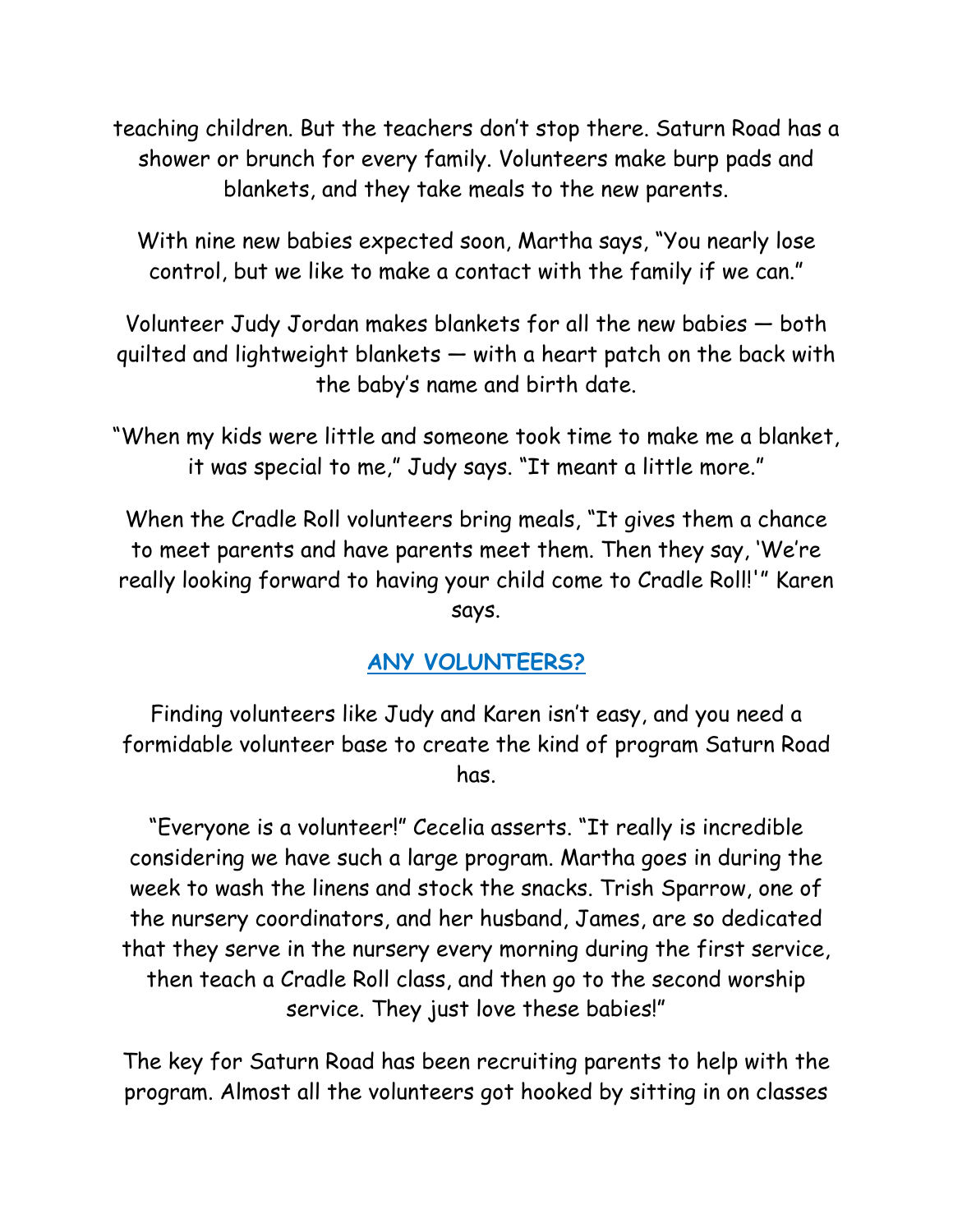to see what their babies were doing. They were so amazed at the results that they joined the program.

"Once you get in there and see the babies are learning, you just get so excited," Karen says. "You want to be a part of it…We don't have a big turnover."

There are lots of husband-and-wife teams. Martha's entire family helps — two of her three daughters, Lori Deshong and Alisa Wimpee, have been volunteering since junior high, and her husband, a graphic designer, also helps with designing forms and letters.

"It takes a whole crew, all of your family working at it," Martha says with a laugh.

Cradle Roll also asks church members to volunteer for small, specific tasks such as sewing diaper bags and pillows, building chairs and teaching tables, creating bulletin boards, "reporting" pregnancies, mailing brochures, taking meals to new parents, and, of course, teaching and helping in class. This allows everyone to help according to his or her abilities.

## **WHOLE-FAMILY MINISTRY**

Once everything is ready, it's still a big leap of faith for new parents to leave their little ones with someone else. So the way the teachers greet their students is very important.

"You've got to show them that you care," says Karen. "When they come in, we take the babies and give them a hug. We touch them, call them by name, play Peekaboo with them. When they put the fish in [the bowl], we clap for them and they're just so proud of themselves. Even with little babies, we try to build their self-esteem."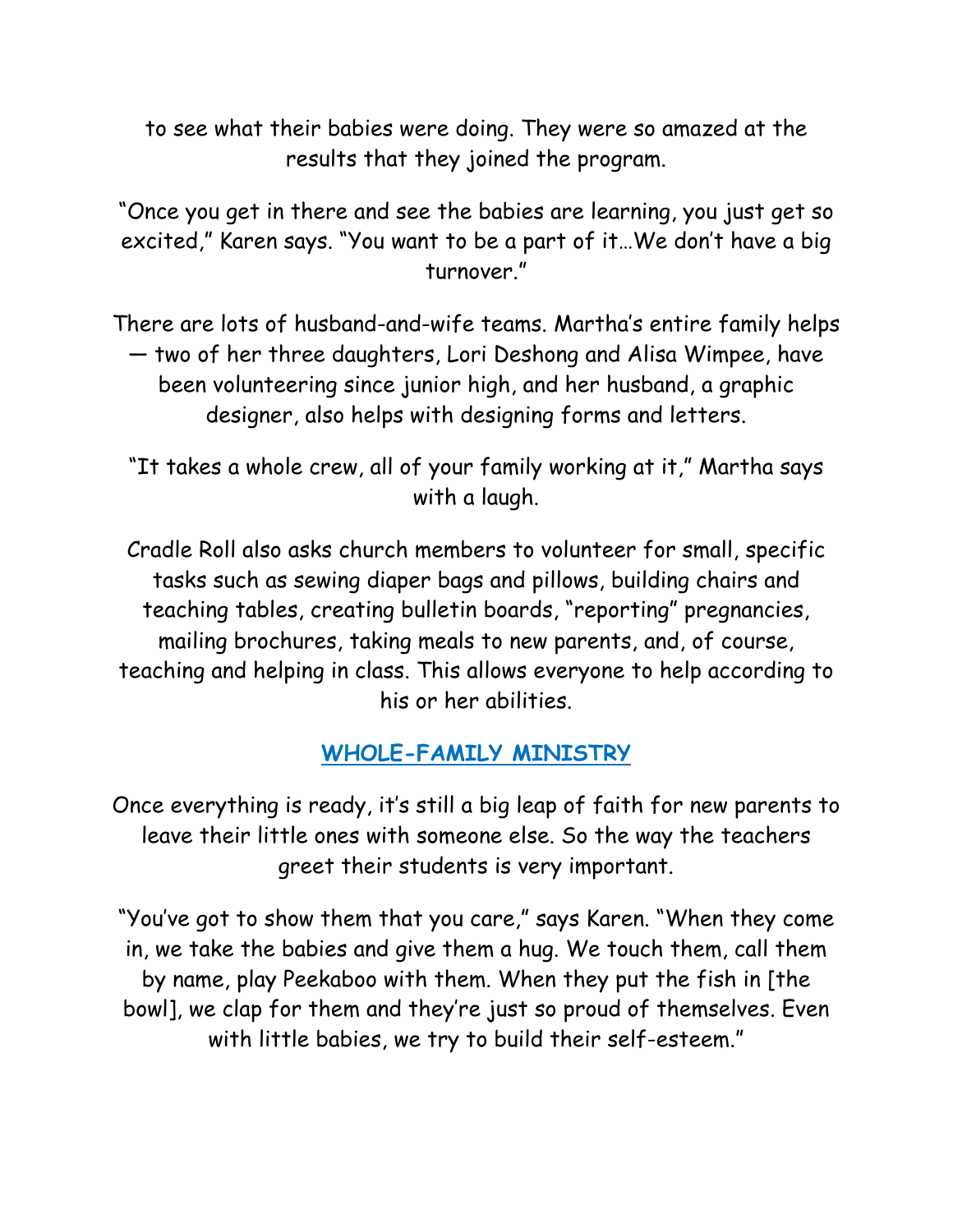They get excited about each baby that comes to the nursery or class, even the difficult ones. "You can't turn someone away because you may turn them away from the Lord," says Trish.

Another key to parental approval is cleanliness. Every teacher knows a story about someone who wouldn't join a church because the nursery failed the smell test or the toys weren't disinfected properly — it's that important to parents, especially brand-new ones.

"We're really hung up on keeping things clean," says Martha. "If parents don't think it's clean, they won't bring their babies. I had one mother who wanted to read all the labels on the cleaning products! But she approved!"

Saturn Road is committed to its active learning program, but that means lots of little latex toys to clean. Volunteers clean all the toys before and after use, and only the teacher touches the major props (stuffed animals and flashcards). Whenever a child is allowed to touch a toy, that child is the only one to touch it, and it's disinfected during or after class.

Another reality of safely working with children is that you must screen your volunteers carefully. Saturn Road has a child abuse protection policy that requires anyone volunteering with children and youth to attend a one-hour training session, undergo a criminal background check, and learn and follow Saturn Road's rules about working with children.

"We want to protect our children as much as possible and we want all the parents to feel comfortable leaving their children," says Trish.

All Cradle Roll volunteers are clearly identifiable with picture ID badges, which are the handiwork of coordinator Susan Burns. When the babies come to class, ID tags with a picture of the baby and the